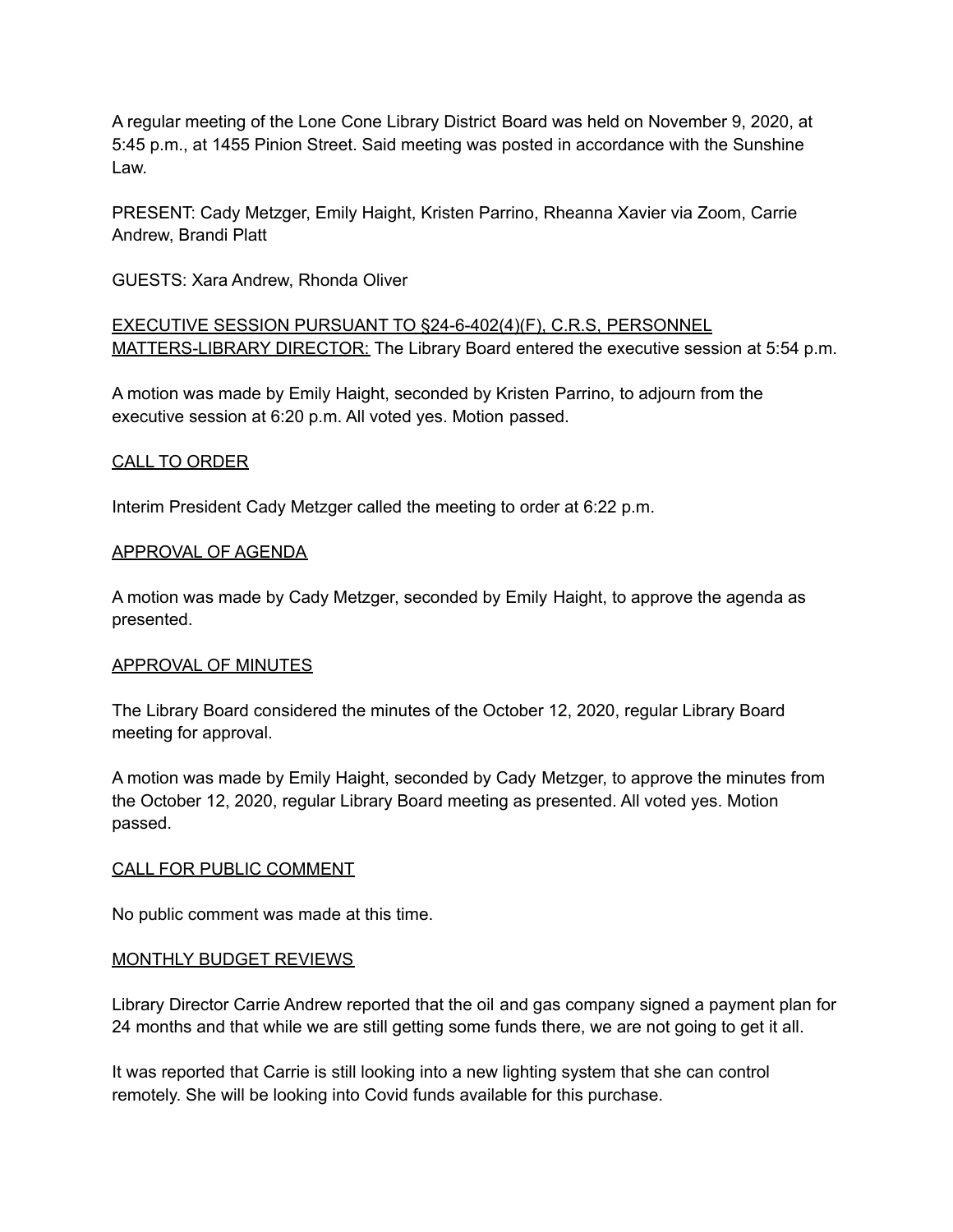Library District Board Meeting November 9, 2020 Page 2 of 3

It was reported that if the schools closed, our goal is to stay open, but we may have to cut our hours and do appointments and curbside services.

It was reported that Carrie would like to move all of our bank accounts to a different bank than US Bank.

A motion was made by Cady Metzger, seconded by Kristen Parrino, to approve the financials for October. All voted yes. Motion passed.

## MONTHLY REPORTS Q&A

Library Director Carrie Andrew reported that we are redoing the website and our goal is to have it up and running by the first of the year.

#### DIRECTOR'S REPORT

Library Director Carrie Andrew reported that several grants have been written this month including one to the Just For Kids Foundation for \$3600 and one to the Telluride Foundation for \$3500.She is also looking into some other grants like the Echo Grant, the Libraries Conform Grant and the UTA Grant.

It was reported that we have received the \$20,000 check from a donor.

It was reported that a possibility to apply for a Vista has come about. The Board was in agreement that this can be looked into further with the condition that the Library is funding the entire position with the expectations that the other groups will provide contributions.

It was reported that an email was received from Kieran Hixon to advise about types of programs in rural areas called We Are Water. The Board would like to hear a recap of what this will be after there is an actual meeting between the entities involved.

It was reported that we have Hope Logan from TriCounty Health working from our conference room on Wednesdays. She works to help people get into programs like Leap, WIC, etc. as well as insurance enrollments. It was reported that Robin Slater might also be here on Fridays and we would work out an agreement to train our staff and talk about certain incidents in lue of rental charges.